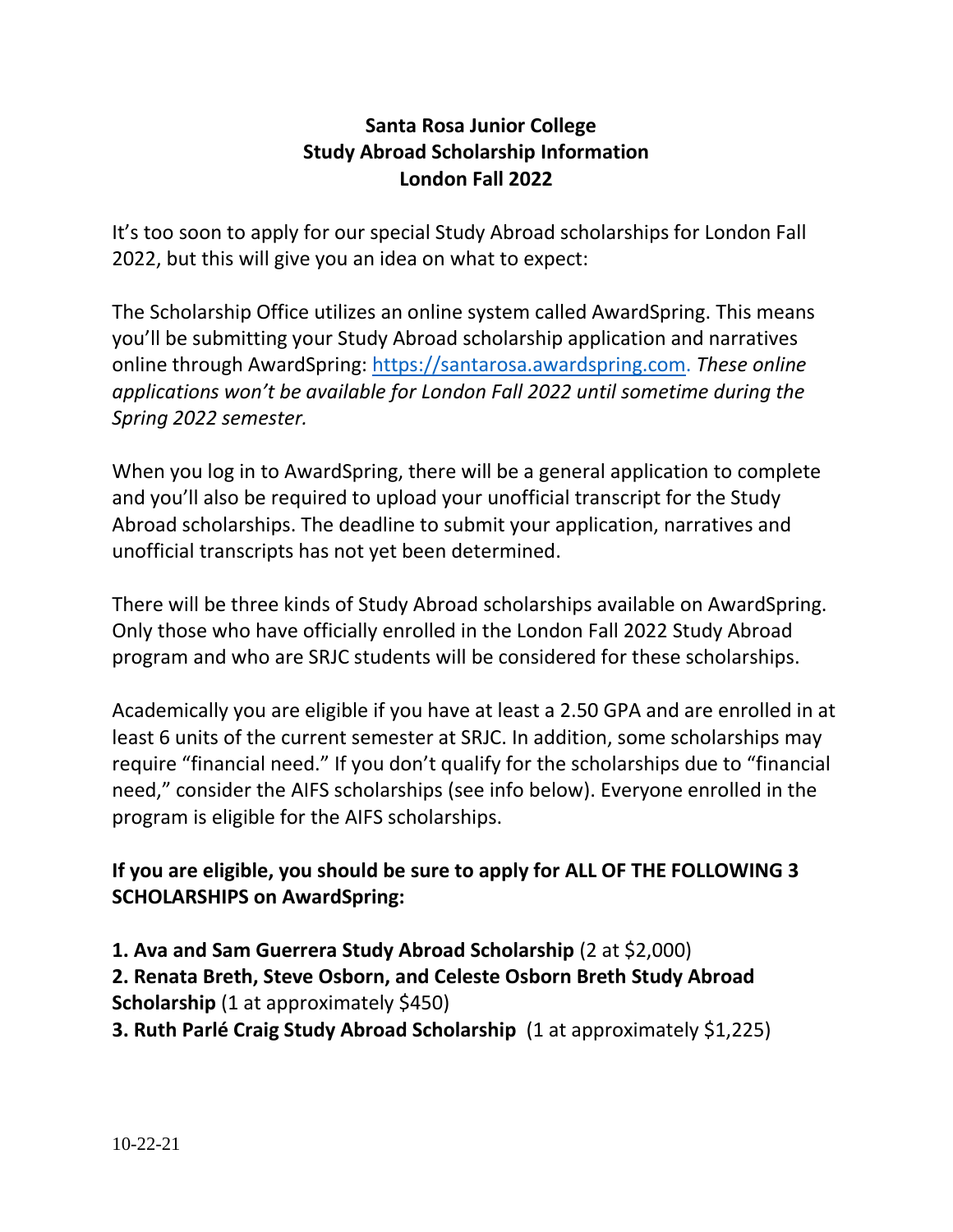Please don't just fill out one of these scholarships and neglect another. For example, don't just go for the Guerrera and not the Breth-Osborn because the Guerrera provides more money. If you don't get the Guerrera, you'll still want to be eligible for the other scholarships. In addition, although rare, you could receive more than one scholarship if there are a low number of applicants—but only if you've applied for it.

Each of these scholarships will ask you for the exact same things. *You do not have to write a different narrative for each one. Please just use the same narratives for each and copy and paste them.* You must be sure to "submit" for each of the scholarships!

You'll be asked to write two narratives: (1) "Please describe how a semester abroad will help you achieve both your academic and personal goals" and (2) "Summarize your school/community and/or individual activities and honors that are indicative of your breath of experience." For the first narrative, the committee will be looking for things like why you chose London and what you expect to get out of the experience; and for the second narrative, write about some things that you've accomplished—it can be practically anything: for example, volunteer work or accomplishments in things like academics, the arts, sports, etc.

**AIFS Scholarships (1 @ \$1,000 and 2 @ \$500): If you are willing to maintain a blog, you should also apply for the AIFS scholarships.** (All SRJC London participants are eligible for the AIFS scholarships.) The AIFS scholarships application is not available on AwardSpring and will only be available on the SRJC Study Abroad website. We will provide a link for it on the website when it's ready. (Do not go directly to the AIFS site; those scholarships are only for individualized programs, and you do not qualify for any of those.)

This one will have the same narratives as the others, except it will also ask you to submit a proposal of how you will work with AIFS and the Study Abroad Office to promote the Study Abroad program. Just write a paragraph or so about some ideas you have about writing a blog (pictures, videos, etc.) while you're in London. Mention you'll provide your blog address to the Study Abroad office and that you'll also check in periodically with the AIFS office.